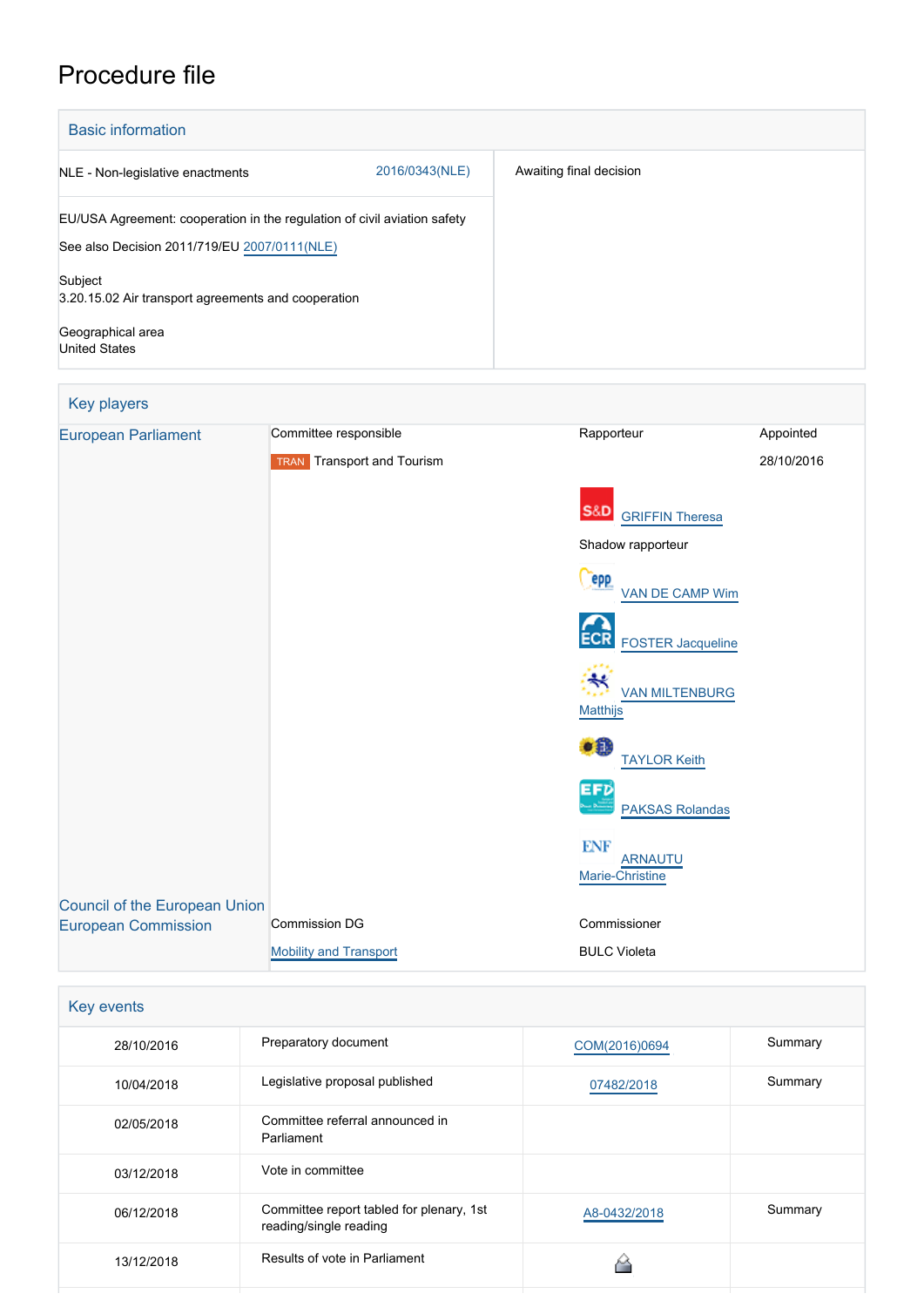13/12/2018 Decision by Parliament [T8-0522/2018](https://www.europarl.europa.eu/doceo/document/TA-8-2018-0522_EN.html) Summary

| <b>Technical information</b> |                                                                                                      |  |  |
|------------------------------|------------------------------------------------------------------------------------------------------|--|--|
| Procedure reference          | 2016/0343(NLE)                                                                                       |  |  |
| Procedure type               | NLE - Non-legislative enactments                                                                     |  |  |
| Procedure subtype            | Consent by Parliament                                                                                |  |  |
|                              | See also Decision 2011/719/EU 2007/0111(NLE)                                                         |  |  |
| Legal basis                  | Treaty on the Functioning of the EU TFEU 100-p2; Treaty on the Functioning<br>of the EU TFEU 218-p6a |  |  |
| Other legal basis            | Rules of Procedure EP 159                                                                            |  |  |
| Stage reached in procedure   | Awaiting final decision                                                                              |  |  |
| Committee dossier            | TRAN/8/08428                                                                                         |  |  |

#### Documentation gateway

| Document attached to the procedure                                 | COM(2016)0693 | 28/10/2016 | EC. |         |
|--------------------------------------------------------------------|---------------|------------|-----|---------|
| Preparatory document                                               | COM(2016)0694 | 28/10/2016 | EC. | Summary |
| Document attached to the procedure                                 | 07236/1/2017  | 14/03/2017 | CSL |         |
| Legislative proposal                                               | 07482/2018    | 10/04/2018 | CSL | Summary |
| Committee draft report                                             | PE629.411     | 22/10/2018 | EP  |         |
| Committee report tabled for plenary, 1st<br>reading/single reading | A8-0432/2018  | 06/12/2018 | EP  | Summary |
| Text adopted by Parliament, 1st reading/single<br>reading          | T8-0522/2018  | 13/12/2018 | EP  | Summary |

# EU/USA Agreement: cooperation in the regulation of civil aviation safety

PURPOSE : to conclude, on behalf of the European Union, an agreement amending the Agreement between the United States of America and the European Community on cooperation in the regulation of civil aviation safety.

PROPOSED ACT: Council Decision.

ROLEOF THE EUROPEAN PARLIAMENT: Council may adopt the act only with Parliament?s approval.

BACKGROUND: the Agreement between the United States of America and the European Community on cooperation in the regulation of civil aviation safety entered into force on 1 May 2011.

The purpose of the Agreement is to ensure the continuation of the high level of cooperation and harmonisation between the United States and the European Union in the fields within the scope of the Agreement.

The initial scope of the Agreement, covers: (i) airworthiness approvals and monitoring of civil aeronautical products; (ii) environmental testing and approvals of civil aeronautical products; and (iii) approvals and monitoring of maintenance facilities.

In the course of the implementation of the Agreement, notably through discussions in the Bilateral Oversight Board established under the Agreement, the United States' Federal Aviation Administration ('the FAA') and the Commission have found that there is a mutual desire to enhance the possibilities for further aviation safety cooperation beyond the current provisions of the Agreement, as a priority in the pilot licensing and training field.

On 25 September 2014, the Council authorised the Commission to negotiate an amendment to the Agreement, so as to provide for additional areas of cooperation. The agreement amending the Agreement was signed on behalf of the Union and should now be approved.

CONTENT: the Commission requests that the Council approve, on behalf of the EU, the Amendment 1 to the Agreement between the United States of America and the European Community on cooperation in the regulation of civil aviation safety. The Amendment 1 to the Agreement extends the areas of cooperation between the Parties, where reciprocal acceptance of approvals and findings of compliance can apply, so as to allow for an optimised resource utilisation and commensurate cost savings while maintaining a high degree of safety in air transport.

Following Amendment No 1 of the Agreement, the cooperation envisaged between the Parties now covers the following areas: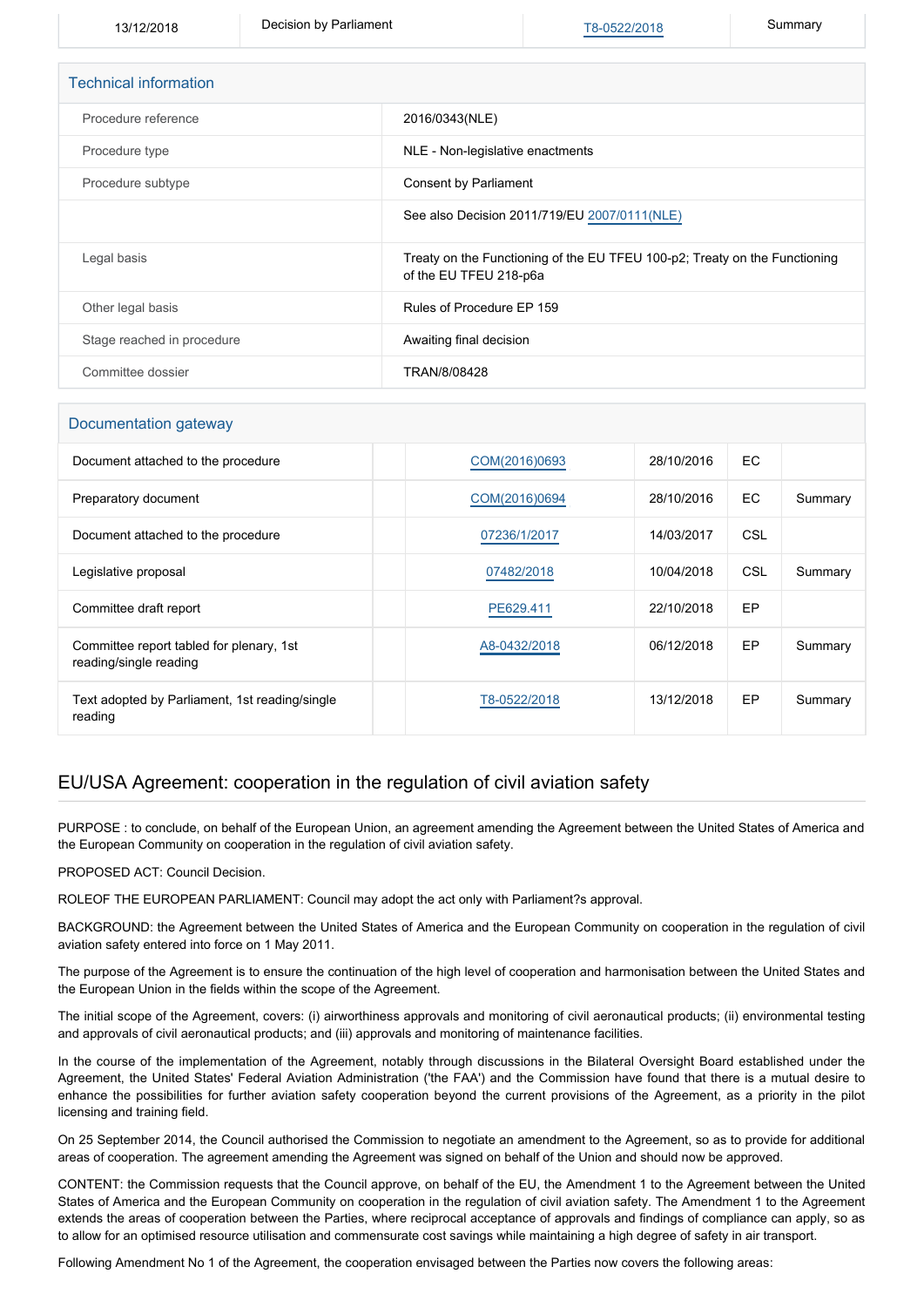- $\bullet$ airworthiness approvals and monitoring of civil aeronautical products;
- environmental testing and approvals of civil aeronautical products;
- approvals and monitoring of maintenance facilities;
- personnel licensing and training;
- operation of aircraft;
- aerodromes; and
- air traffic services and air traffic management.

With regards to the scope of application of the Agreement, the Parties will:

- elaborate and adopt additional annexes to the Agreement that are necessary in order for reciprocal acceptance of approvals and findings of compliance to effectively apply in a given area, on mutual recognition that the standards, practices, rules and procedures are sufficiently compatible in a given area;
- deal with technical differences in their civil aviation systems in the annexes.

Until entry into force of Amendment No 1, the Parties agree to apply the Agreement provisionally from the date of its signature.

# EU/USA Agreement: cooperation in the regulation of civil aviation safety

PURPOSE: to conclude, on behalf of the European Union, an amendment to the Agreement between the United States of America and the European Community on cooperation in the regulation of civil aviation safety.

PROPOSED ACT: Council Decision.

ROLE OF THE EUROPEAN PARLIAMENT: Council may adopt the act only if Parliament has given its consent to the act.

BACKGROUND: in accordance with Council Decision (EU) 2018/611, Amendment 1 to the Agreement on cooperation in the regulation of civil aviation safety between the United States of America and the European Community was signed on 13 December 2017, subject to its conclusion at a later date.

Amendment 1 extends the areas of cooperation between the Parties to the Agreement between the United States of America and the European Community on cooperation in the regulation of civil aviation safety where reciprocal acceptance of approvals and findings of compliance can apply, so as to allow for an optimised resource utilisation and commensurate cost savings while maintaining a high degree of safety in air transport.

Amendment 1 should now be approved.

CONTENT: the Council is called on to approve, on behalf of the Union, Amendment 1 to the Agreement on cooperation in the regulation of civil aviation safety between the United States of America and the European Community.

# EU/USA Agreement: cooperation in the regulation of civil aviation safety

The Committee on Transport and Tourism adopted the report by Theresa GRIFFIN (S&D, UK) on the draft Council decision on the conclusion, on behalf of the European Union, of an amendment to the Agreement between the United States of America and the European Community on cooperation in the regulation of civil aviation safety.

The committee recommended that the European Parliament give its consent to the conclusion of the agreement.

The Agreement which entered into force on 1 May 2011 aims, inter alia, to ensure the continuation of high-level cooperation and harmonisation between the United States of America and the European Union in the fields within the scope of the Agreement, namely: (i) airworthiness approvals and monitoring of civil aeronautical products; (ii) environmental testing and approvals of civil aeronautical products; and (iii) approvals and monitoring of maintenance facilities.

The amendment extends the areas of cooperation between the Parties, where reciprocal acceptance of approvals and findings of compliance can apply, to allow for an optimised resource utilisation and commensurate cost savings while maintaining a high degree of safety in air transport.

The new areas of cooperation shall cover: (i) personnel licensing and training; (ii) operation of aircrafts; (iii) aerodromes; and (iv) air traffic services and air traffic management.

As indicated in the explanatory memorandum accompanying the recommendation, the amendment aims to strengthen EU-US regulatory cooperation, in civil aviation safety, to promote global safety standards, and to enhance the production of civil aeronautical products by taking into account the interests of all concerned actors: pilots, aircraft manufacturers, airport platforms, and airlines.

In addition, the aviation industry has repeatedly advocated closer cooperation, recognition and harmonisation between the two largest markets, the US and the EU.

# EU/USA Agreement: cooperation in the regulation of civil aviation safety

The European Parliament adopted by 529 votes to 19, with 31 abstentions, a legislative resolution on the draft Council decision on the conclusion, on behalf of the European Union, of an amendment to the Agreement between the United States of America and the European Community on cooperation in the regulation of civil aviation safety.

Parliament gave its consent to the conclusion of the agreement.